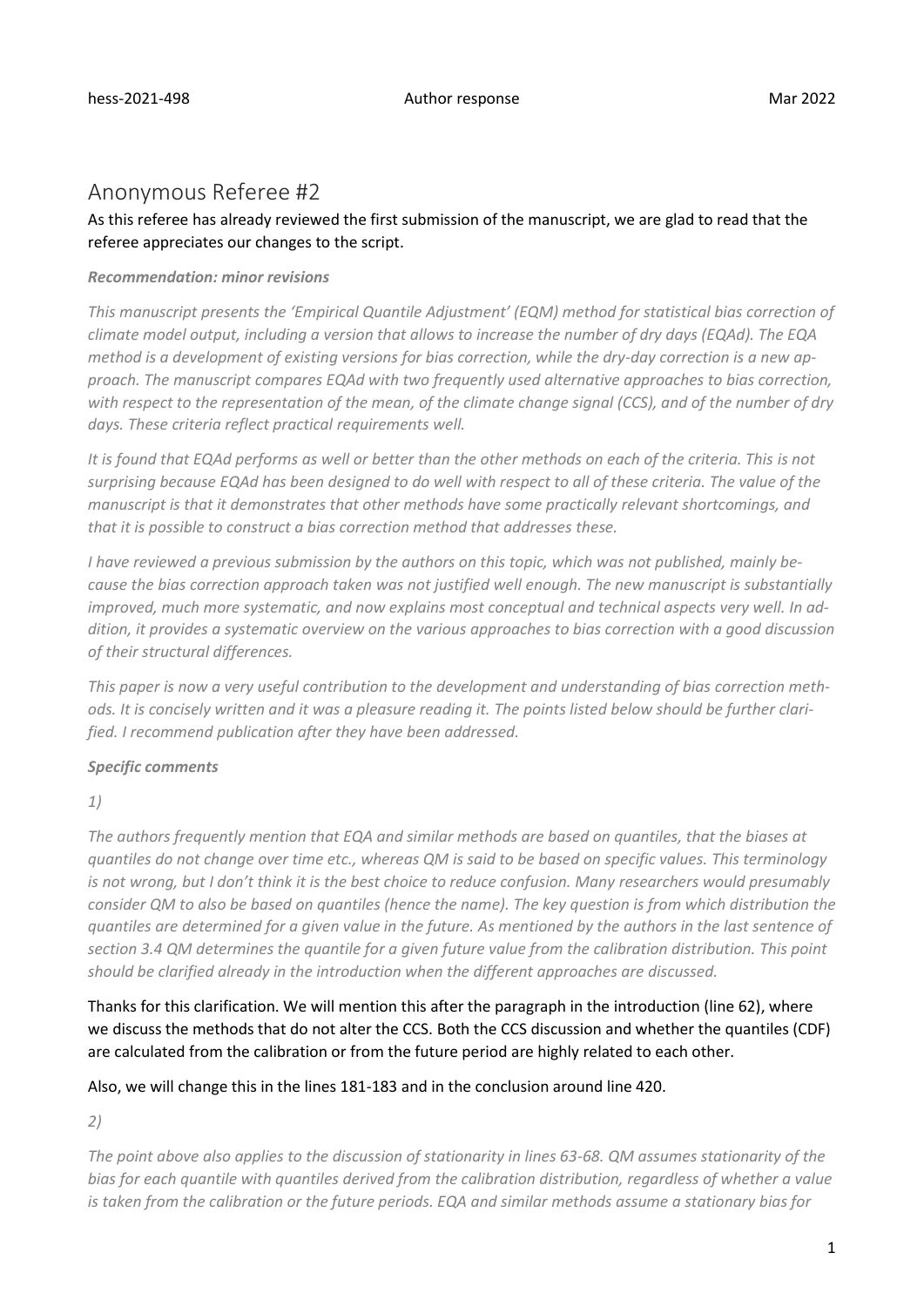*each quantile, but with the quantiles for a value from the future period derived from the future distribution. As discussed in the manuscript, the latter is for additive corrections equivalent to assuming a stationary bias in the mean, but this is not the case for multiplicative methods.*

#### This is an interesting perspective, that will be included in the above-mentioned paragraph.

*3)*

*Fig 3. is very helpful, but I am not convinced it is in the right place in the paper. The figure illustrates the two basic options for distribution-based bias correction. This is a general issue and not specific to EQA. The related discussion could be part of the method review in the introduction, or a new subsection could be included at the beginning of the method section that systematically discusses the two options (this section could also address the next two points). The very large changes in the CCS introduced by QM in Fig. 3 are essentially caused by the fact that the raw CCS is large compared to the standard deviation of the distributions, and that the standard deviations of the model and the observations are quite different. This is useful to clarify the argument, but it might be interesting to also consider a less extreme example.*

As the introduction is already very long, a new subsection "3.1 Definition of quantile-based methods" in section 3 makes more sense. In this subsection, we will discuss Fig. 3. We also can include new subplots in the figure where the CCS is smaller than the standard deviation of the data.

*4)*

*In section 3.1 the authors attempt to explain why the EQA and other approaches that determine the quantile for a future value from the future distribution are better justified than the QM approach. The argument is based on the claim that RCMs are 'able to predict a ranked' category, and on 'a specific weather pattern will have different absolute values in the future but the same quantile'. The arguments are not clear to me. Ranking is an ordering of a set of values. Which values are considered here? What means a weather pattern has the same quantile? These arguments should be clarified and may add interesting aspects, but views on these issues might differ. I don't think these are the key arguments in support of bias correction methods that use future distributions.*

We postulate that the bias of a climate model is correlated to the modeled weather pattern. If we assume that the frequency of weather patterns does not change significantly over time, this means, that certain quantiles of temperature are linked to certain weather situations. Because QM corrects absolute values, regardless of the underlying weather conditions, trends are modified. Thus, if one wants to preserve trends, one must at least implicitly account for weather conditions. Now, we argue that EQA and similar methods do this implicitly, assuming that weather situation frequencies change little and that biases are primarily weather situation dependent, not absolute value dependent: a weather situation in the future would then have a higher temperature value accordingly, but still the same quantile. An example:

A cold winter day in Austria is related to moderate northeasterly flows and usually high atmospheric pressure with low wind and clear sky conditions. Cold translates to a low quantile for temperature. In future, the error of the model in this weather situation is assumed to stay constant. This weather situation will still translate to a low quantile in the future distribution, however the absolute temperature values are higher (respectively the corresponding quantile calculated from the historical distribution is higher).

If the referee agrees, we will adapt the lines 177-186 to the above said. Also, this is background information and will be shifted to the new subsection 3.1 and the old subsection will be limited to the description of the application of the EQA.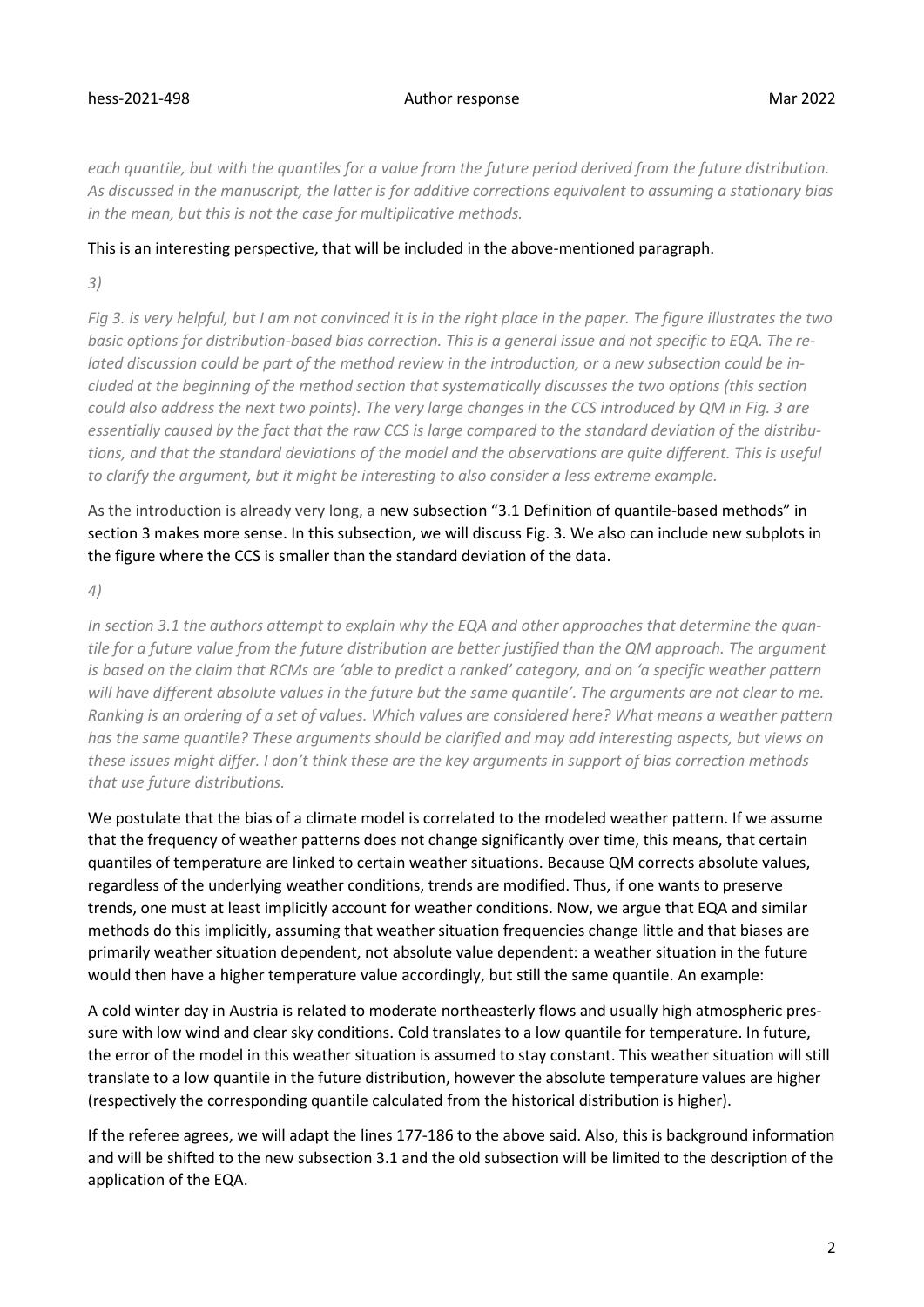*5)*

*In my understanding the most important justification for using EQA and similar methods is that it preserves the CCS for additive corrections, and with the modification introduced in the paper also for multiplicative corrections.*

*As I said in my previous review it is far from clear that the CCS should be preserved. Nevertheless, preserving the CCS might in many applications be a more sensible approach than altering it in a rather uncontrolled way by using QM. It is good that the paper makes it clear now that preserving the CCS is a choice, not an a priori given desired property. I think it would be good to emphasise that if researchers decided to retain the CCS the EQA method provides a bias correction method that does this and has additional useful properties.*

# We agree. That is why in the introduction we will point out more clearly, that preserving the CCS is a choice of the researcher and mention this also in the new subsection 3.1.

*6) Line 213:, F\_100 are not 'the 100 CVs to correct the model data', they are the percentiles for which the CVs are defined through eqn. 3.*

# Will be changed to your suggestion.

*7) Lines 221-222: What is called 'parameters' here should be 'variables'. A variable is a number that changes, for instance in time and space, and specifies the state of a system. A parameter is a number that can take different values and once specified specifies the system itself (for instance parameterisations in dynamical models or parameters in statistical models).*

*I* know that meteorologist tend to use the former when it should be the latter, but throughout most of the *paper variables are correctly called variables, and this should be done everywhere.*

# Thanks you for this clarification. It will be changed to "variables".

*8) Eqns. 5 and 6: The variable names for the ranked variables should be different from those for the unranked variables. This could be done for instance by adding a ',r' to the subscripts.*

#### This will be added to the variables.

*9) Lines 246-248: The explanation for step 6 is unclear.*

30 years of data is used for bias adjustment. Usually, climate models cover more than 100 years. Theoretically, it is possible to bias adjust 30-year periods that do not overlap, e.g. 1981-2010, 2011-2040, 2041-2070 etc. However, this will introduce inhomogeneities between the periods. This is why the 30 years of data is shifted in 10-year steps and only the middle 10-year period is actually kept as bias adjusted data.

#### This will be clarified in step 6.

*10) Line 300: 'in future' should be 'in the future'*

#### Done.

*11) Fig. 5. It would be informative to add a panel that shows the difference between the raw model and the observations.*

This is a good suggestion. The figure will be reshaped to a 3x3 plot which contains also the difference between raw model and observations*.*